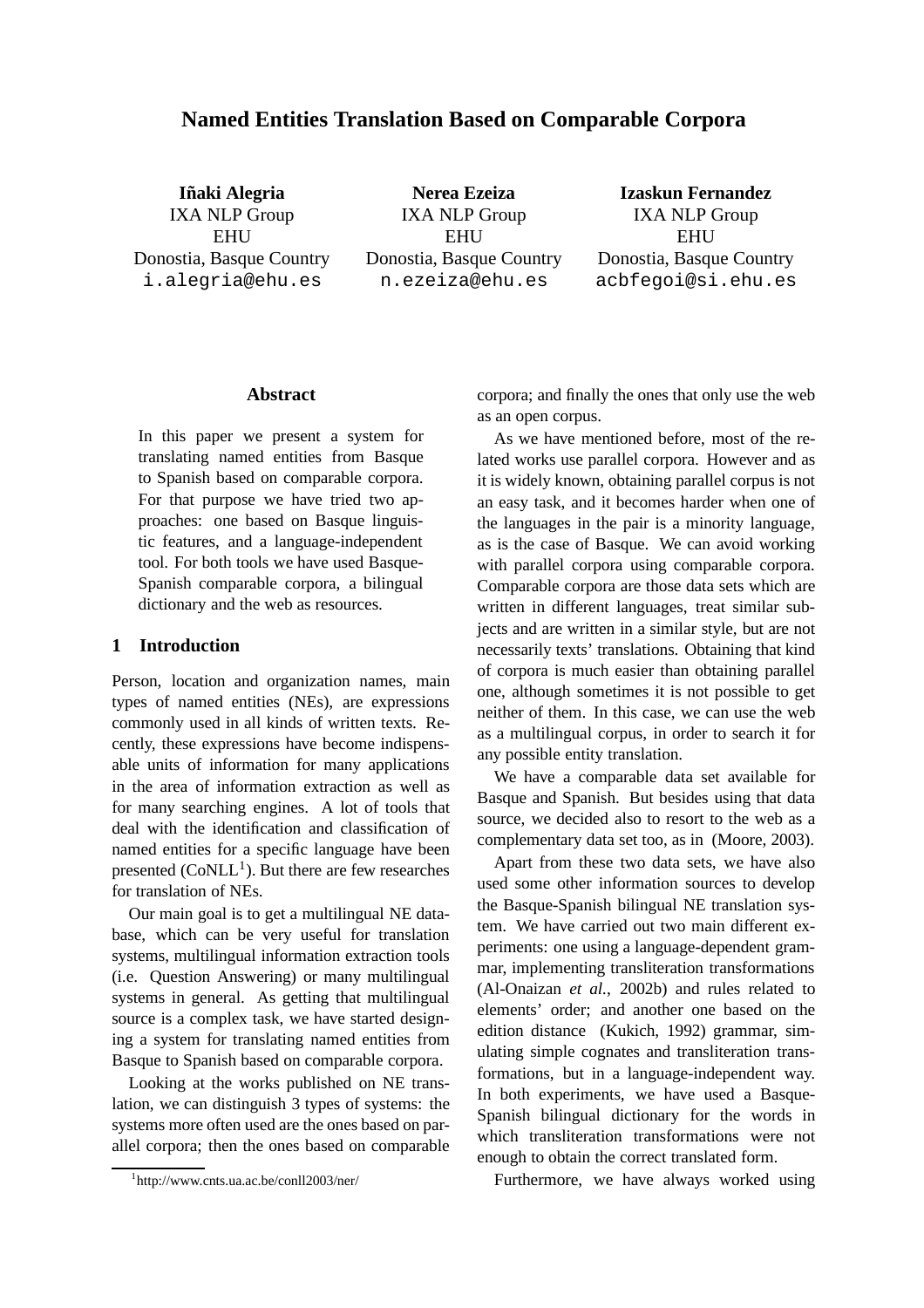Basque as source language, and Spanish as target language.

Since Basque and Spanish do not follow the same syntactic pattern, entity elements may occur in different positions in both languages. That is why the elements need to be arranged when translating Basque entities into Spanish.

The paper is structured as follows. Section 2 presents the related works. Section 3 presents the experimental settings. In section 4 we describe the development of NE translation system explaining both possible systems, the languagedependent system and the language-independent one, and the system that combines both languagedependent and independent sources. In section 5, we present the results of the experiments, and finally, section 6 presents some conclusions and future works.

## **2 Related Works**

Despite the difficulty of getting bilingual parallel corpus, most of the NE translation researches carried out work with parallel data-sets. Furthermore, those bilingual corpora are used to be aligned at paragraph or even at phrase level. For example, Moore's work (Moore, 2003) uses a bilingual parallel aligned English-French corpora, and applying different statistical techniques, he obtains a French form for each English entity.

Although it has been less experimented with comparable corpora there are some known systems designed to work with them as well. Most of them deal with language pairs that have different kinds of alphabets. For instance, the Chinese-English translation tool presented in ACL 2003 (Chen *et al.*, 2003), or the one published in the ACL 2002 edition for translating entity names from Arabic to English (Al-Onaizan *et al.*, 2002a). The main goal of both systems is to obtain the corresponding form for English, taking Chinese and Arabic respectively as source languages. Two kinds of translations can be distinguished in both systems: direct/simple translations and transliterations (Al-Onaizan *et al.*, 2002b). However, the techniques used by each tool for both kinds of translations are different. Frequency based methods are used in Chinese-English translations, while in the Arabic-English language pair, a more complex process is applied, which involves the combination of different kinds of techniques.

In this paper, we present the research carried

out for translating entity names from Basque into Spanish. For the first step, we have based on the system presented by Y. Al Onaizan and K. Knight in ACL 2002. With this system, they first obtain a candidate translation list for the entity in the target language, using both monolingual and bilingual resources. Once they have this list, they build a ranking with candidates applying different methods (such as statistical measures, web-counting, etc.). Finally, if they consider that the correct translation does not appear in the list, they extract an extended list version using the web and they apply again the ranking step.

## **3 Experimental settings**

We have obtained a Basque-Spanish comparable corpora processing news from two newspapers, one for each language: *Euskaldunon Egunkaria*, the only newspaper written entirely in Basque for Basque texts, and *EFE* for Spanish texts. We have collected the articles written in the 2002 year in both newspapers and we have obtained 40,648 articles with 9,655,559 words for Basque and 16,914 with 5,192,567 words for Spanish. Both newspapers deal with similar topics: international news, sports, politics, economy, culture, local issues and opinion articles, but with different scope.

In order to extract Basque NEs, we have used *Eihera* (Alegria *et al.*, 2003), a Basque NE recognizer developed in the IXA Group. Giving a written text in Basque as input, this tool applies a grammar based on linguistic features in order to identify the entities in the text. For the classification of the identified expressions, we use a heuristic that combines both internal and external evidence. We labeled this corpus for the HER-MES project<sup>2</sup> (news databases: cross-lingual information retrieval and semantic extraction). Thus, we obtained automatically 142,464 different person, location and organization names.

Since we have participated at the HERMES project, we have available labeled corpora for the other languages processed by other participants. It was the TALP<sup>3</sup> research group the one that was in charge of labeling *EFE 2002* newspaper's articles for the Spanish version, in which 106,473 different named entities were dealt with. We have built the comparable corpus using this data-set together with the Basque set mentioned above.

<sup>2</sup> http://nlp.uned.es/hermes/

<sup>3</sup> http://www.lsi.upc.edu/ nlp/web/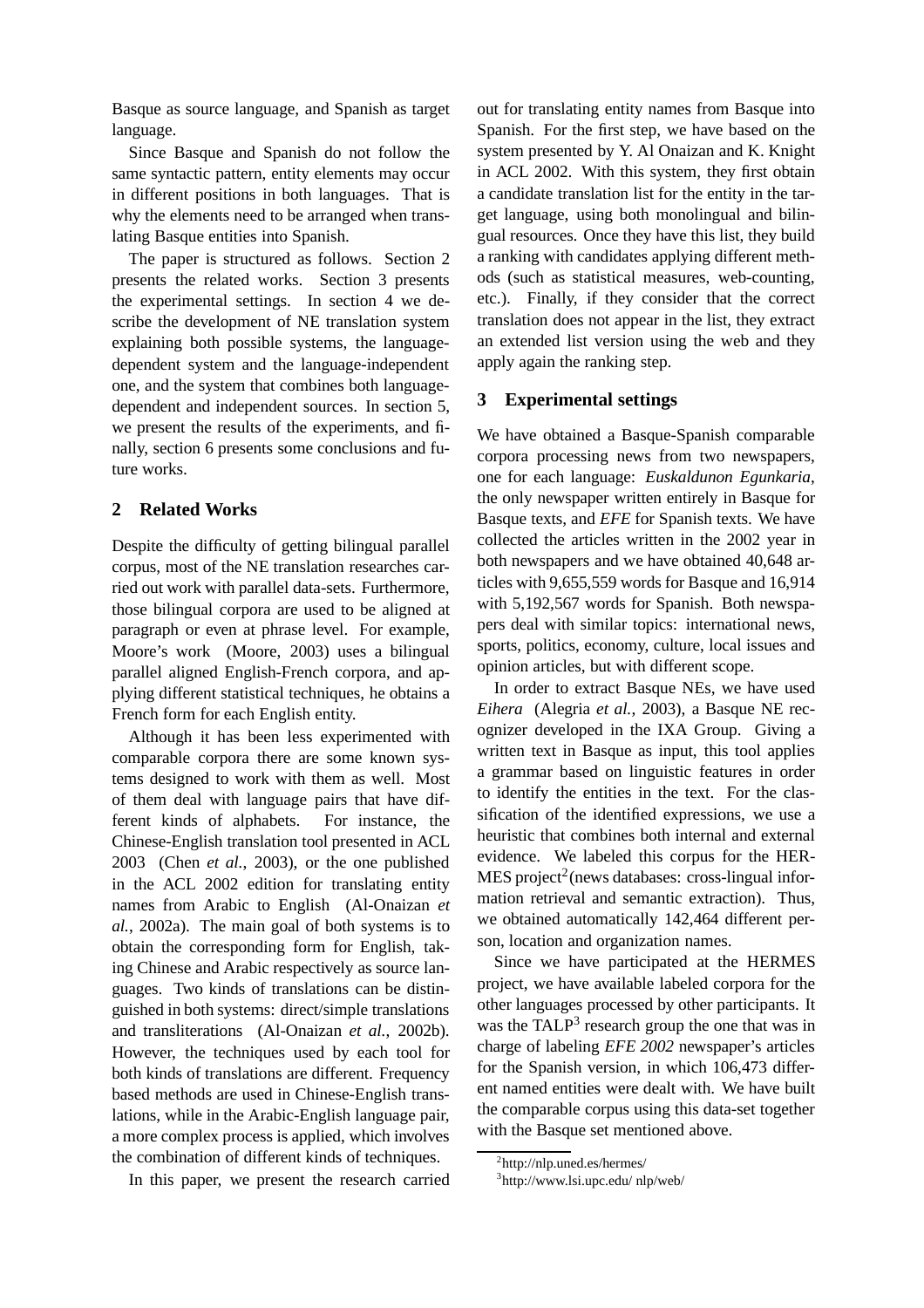Being Basque an agglutinative language, entity elements may contain more than just lexical information. So before doing any translation attempt a morphosyntactic analysis is required in order to obtain all the information from each element. Furthermore, Eihera works on a lemmatized text, so lematizing the input text is a strong requirement. For that purpose, we apply the lemmatizer/tagger for Basque (Alegria *et al.*, 1998) developed by the IXA group.

The goal of our system is to translate Basque person, location and organization names into Spanish entities. These two languages share a lot of cognates, that is, words that are similar in both languages and only have small, usually predictable spelling differences. Two experts have reviewed an extended list of word pairs<sup>4</sup> extracted from *EDBL (Basque Lexical Data-base)* in order to detect these differences. All the observed variations have been listed in a spelling-rule list. These rules are in fact the ones that will be applied for the translation of some of the words, but obviously not for all.

When translating Basque words into Spanish, usually the correct form is not obtained by applying the rules mentioned before, and a different strategy is required. For these words in particular, we have used bilingual dictionaries as in Al-Onaizan and Knight's work.

We have used the *Elhuyar 2000* bilingual dictionary, one of the most popular for that language pair. This dictionary has 74,331 Basque entries, and it contains the corresponding Spanish synonyms.

For the evaluation, we have used a set of 180 named entity-pairs. We have borrowed that set from the *Euskaldunon Egunkaria 2002* newspaper. Concretely we applied *Eihera*, the Basque NE recognizer, to extract all the named entities in the corpus. Then we estimated the normalized frequency of each entity in the corpus, and we selected the most common ones. Finally we translated them manually into Spanish.

In order to carry out an evaluation starting from correct Basque NEs, although the NEs were automatically extracted from the corpus, we verified that all the entities were correctly identified. Because if the original entity was not a correct expression, the translation system could not get a correct translation.

## **4 Systems' Development**

As we have mentioned before, we have done two different experiments in order to get a Basque-Spanish NE translation tool. For both trials we have used bilingual dictionaries and grammars to translate and transliterate entity elements, respectively. But the methodologies used to implement each transliteration grammar are different: on the one hand, we have used Basque linguistic knowledge to develop the grammar; on the other hand, we have defined a language-independent grammar based on edition distance.

Those dictionaries and grammars have been used in order to obtain translation proposals for each entity element. But another methodology is needed for the system to propose the translation of whole entities. For the system based on linguistic information, a specific arranging rule set has been applied getting a candidate list. In order to decide which is the most suitable one, we have created a ranked list based on a simple web count.

For the language-independent system a more simple methodology has been applied. We have generated all the possible candidate combinations, considering that every element can appear at any position in the entity. Then, a comparable corpus has been used in order to decide which is the most probable candidate.

Now we will present the design of each experiment in detail.

#### **4.1 Linguistic Tool**

We can see the pseudo-code of the linguistic tool at Figure 1.

| <b>Input:</b> Basque NE composed of n element.                 |
|----------------------------------------------------------------|
| <b>Output:</b> An ordered list of Spanish translations         |
| Initialize: proposals, $(i=1n)$                                |
| foreach element, ; i=1. n do                                   |
| proposals = Search element in a bilingual dictionary           |
| if (!proposals, ) then                                         |
| proposals = Apply transliteration grammar to element           |
| end if                                                         |
| end for                                                        |
| entity_translations = entity construction (proposals, $\Box$ ) |
| arranged entity translations = Web search                      |

Figure 1: Linguistic Tool

The linguistic tool, first tries to obtain a translation proposal for each entity element using bilingual dictionaries. If no candidate is obtained from

<sup>&</sup>lt;sup>4</sup>One expert has revised adjective and nouns in general, while the other one has only treated proper noun pairs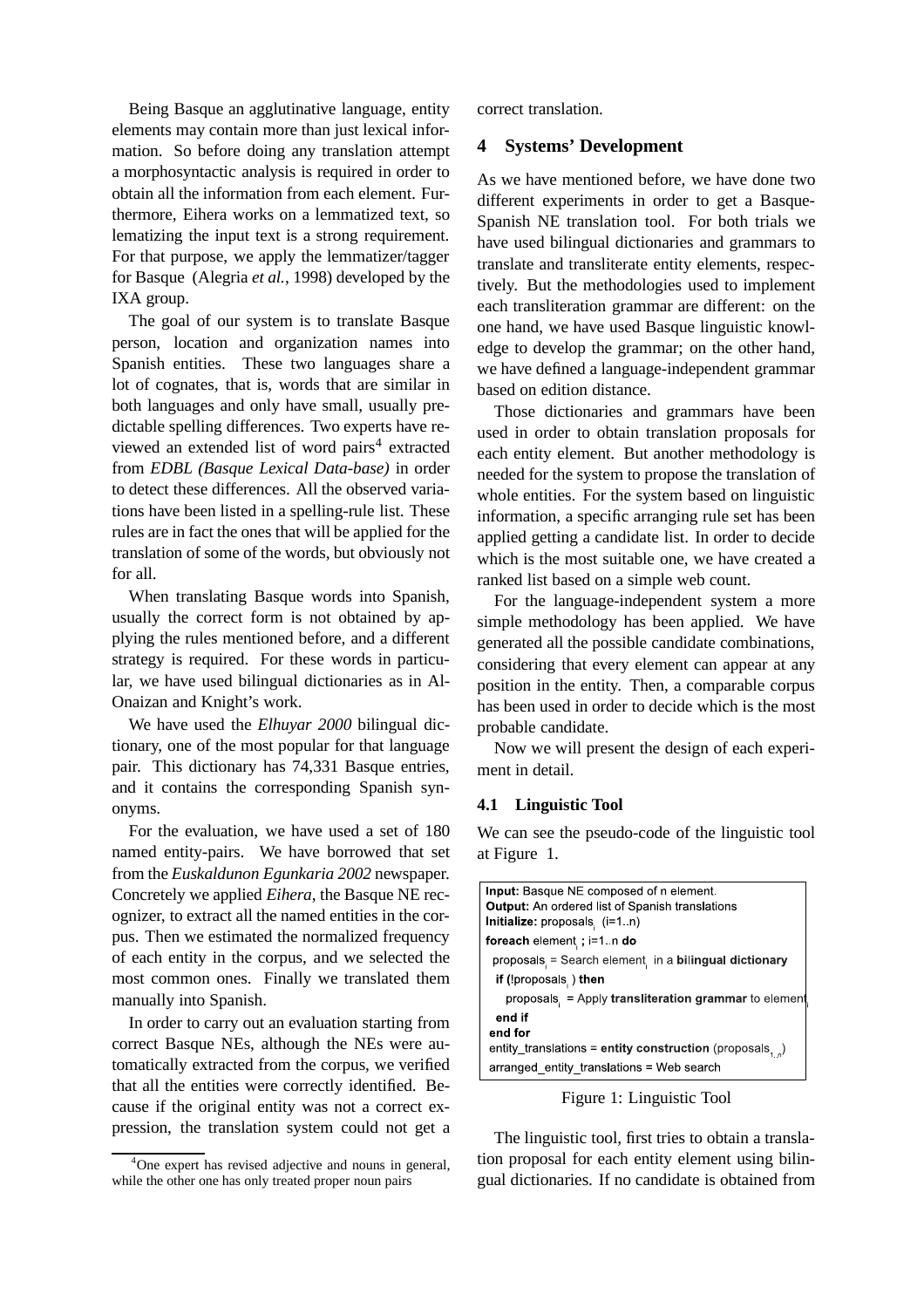that search, the transliteration grammar is applied. Once the system has obtained at least one proposal for each element, the arranging grammar is applied, and finally, the resultant entire entity proposals are ranked based on their occurrence on the web.

#### **4.1.1 Transliteration**

Reviewing the extended list of words from *EDBL* (a Basque Lexical Data-base) we have obtained 24 common phonologic/spelling transformations, some of which depend on others, and can usually be used together, although not always. We have implemented these 24 transformations using the *XFST* (Beesley and Karttunen, 2003) tool and we have defined 30 rules. These rules have been ordered in such a way that rules with possible interactions are firstly applied and then the rest of them. This way we have avoided interaction problems.

For instance, lets say that we want to translate *Kolonbia* into *Colombia* and that our grammar has the following two simple transformation rules: *nb*  $\rightarrow mb$  and  $b \rightarrow v$ . If we apply the first rule and then the second one, the candidate we will obtain is *Colomvia*, and this is not the correct translation. However, if we do not allow to apply the second rule after the  $nb \rightarrow mb$  transformation, the grammar will propose the following candidates: *Colonvia* and *Colombia*. So it would generate bad forms but the correct forms too.

We can conclude from this fact that it is necessary to apply the rules in a given order.

The possible combinations of rules are so wide that it causes an overgeneration of candidates. To avoid working with such a big number of candidates in the following steps, we have decided to rank and select candidates using some kind of measure.

We have estimated rules probabilities using the bilingual dictionary *Elhuyar 2000*. We have simply apply all possible rule combinations on every Basque word in the dictionary, and measured the normalized frequency of each rule and each rule pair. Thus, translation proposals are attached a probability based on the probability of a rule being applied, and only the most probable ones are proposed for the following steps.

#### **4.1.2 Entire Entity Construction**

At this point, we have N translation candidates for each input entity element at the most, and they have been obtained applying the grammar or from the dictionary search. Our next goal is to create entire entity translation proposals combining all these candidates. But some words features, such as gender and number, must be considered and treated beforehand.

The number of an entity element will be reflected in the whole entity. Let's say, for instance, translate the organization name *Nazio Batuak*<sup>5</sup> . The translation proposals from the previous modules for these two words are *Nacion´* (for *Nazio*) and *Unida* (for *Batuak*). If we do not consider that the corresponding Basque word of the *Unida* element is in the plural form, then the whole translation candidate will not be correct. In this case, we will need to pluralize the corresponding Spanish words.

Unlike Spanish, Basque has no morphological gender. This means that for some Basque words the generation of both male and female form is required. The word *idazkari*, for example, has no morphological gender, and it has two corresponding Spanish words: the masculine *secretario* and the feminine *secretaria*. If we search for *idazkari* on the bilingual dictionary, we will only obtain the masculine form, but the feminine form is needed for some entities , as it is the case with *Janet Reno Idazkaria*<sup>6</sup> . Since Janet Reno is a woman's proper name, the correct translation of *Idazkaria* would be *Secretaria*. So before constructing the entire entity translation, both male and female forms have been generated for each element.

The simplest entities to construct are the ones whose elements keep the same order in both the Basque and the Spanish forms. Person names usually follow this pattern.

However, there are some translations that are not as regular and easy to translate as the previous ones. Suppose that we want to translate the Basque entity *Lomeko Bake Akordio*<sup>7</sup> into the Spanish form *Acuerdo de Paz de Lome*. After applying grammar and bilingual dictionaries, we obtain the following translated elements (in order to simplify the explanation, we have assumed that the system will only return one translation candidate per element): *Lome Acuerdo* and *Paz*. As you can see, if we do not arrange those elements, the proposal will not be the appropriate Spanish transla-

<sup>5</sup>United Nations

<sup>6</sup> Secretary Janet Reno

<sup>7</sup>Lome Peace Agreement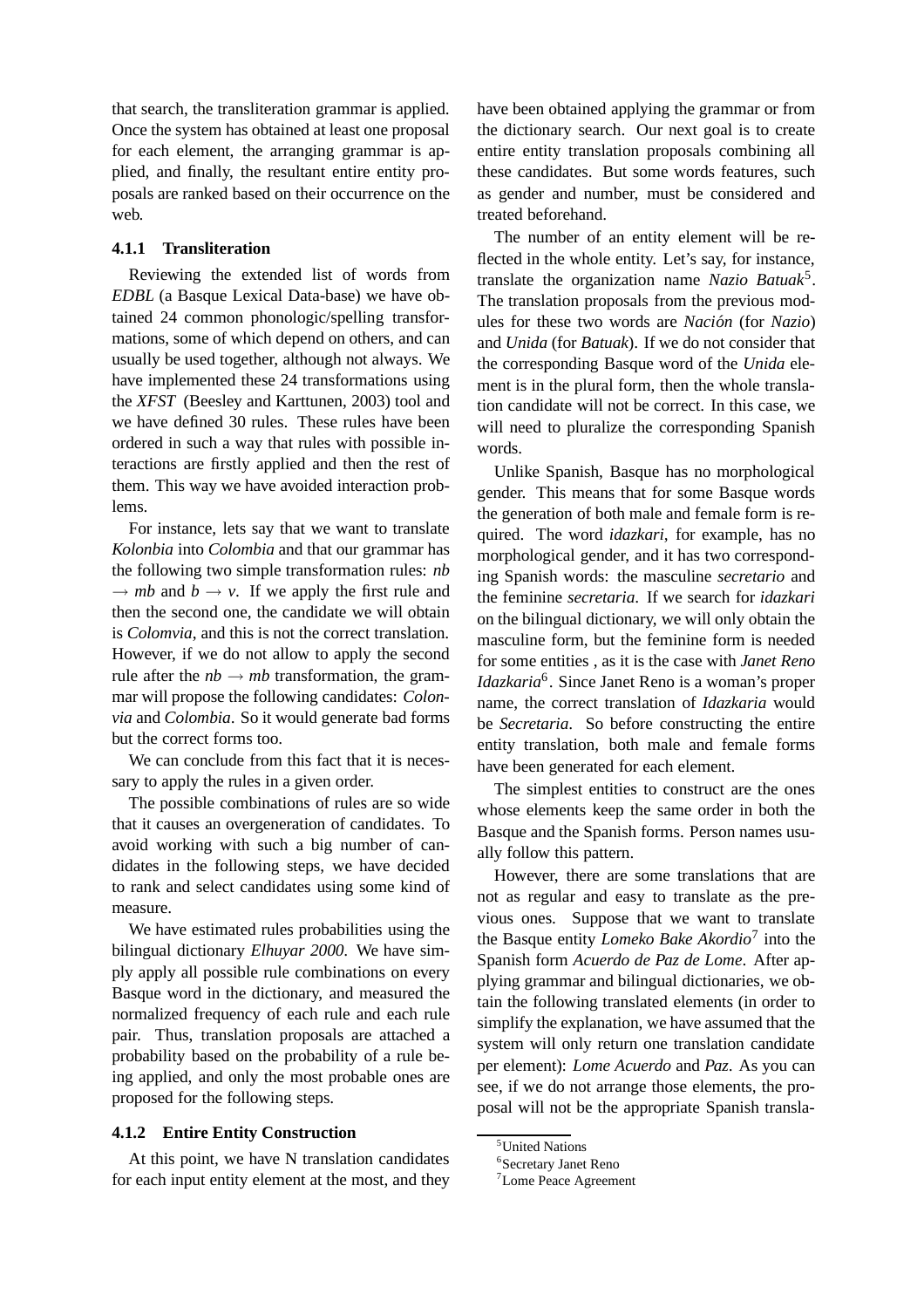tion.

An expert's manual work has been carried out in order to define the element arranging needed when turning from one language to the other. The morphosyntactic information of the Basque entity elements (such as PoS, declension, and so on) has been used in this task.

Using this manual work, we have defined 10 element-arranging rules using the *XFST* tool. In the example above, it is clear that some elementarranging rules are needed in order to obtain the correct translation. Let's see how our grammar's rules arranges those elements.

When the system starts arranging the *Lome Acuerdo* and *Paz* Spanish words to get the correct translation for the Basque named entity *Lomeko Bake Akordio* it starts from the right to the left using the Basque elements' morphosyntactic information. So it will start arranging the translated elements for *Bake Akordio* from right to left. Both forms are common nouns with no declension case. Looking at the grammar the system will find a rule for this structure that switches position of the elements and inserts the preposition *de* in between. So the partial translation would be *Acuerdo de Paz*. The next step is to find the correct position for the translation of *Lomeko*, which is a location name declined in genitive. There is a rule in the grammar, that places the elements declined in genitive at the end of the partial entity and adds the preposition *de* before this element. So, the system will apply that rule, obtaining the Spanish translation of the whole entity *Acuerdo de Paz de Lome*, which is the correct form.

#### **4.1.3 Web Search**

As we have explained, we combine at the most the N translation candidates per entity elements with each other using the corresponding arranging rule to get the translation of the whole entity. So, at the most we will obtain NxN entity translation proposals. In order to know which candidate is the correct one, the tool makes a web search, but as the number of candidates is so high, we use the same candidate selection technique applied previously for element selection.

This time we will use elements probability in order to obtain a measured proposal list. The *x* candidates with the highest probability are searched and ranked in a final candidate list of translated entities.

In our experiments, we have used the Google

API to consult the web. Searching entities in Google has the advantage of getting the most common forms for entities in any type of document. But if you prefer to get a higher precision (rather than a good recall), you can obtain a higher certainty rate by making a specialized search in the web. For those specialized searches we have used Wikipedia, a free encyclopedia written collaboratively by many of its readers in many languages.

### **4.2 Language Independent Tool**

Since creating transformation rules for every language pairs is not always a viable task, we have designed a general transformation grammar, which fits well for most language pairs that use the same alphabetical system. All we need is a written corpus for each language and a bilingual dictionary.

| <b>Input:</b> Basque NE composed of n element.                 |  |  |  |
|----------------------------------------------------------------|--|--|--|
| <b>Output:</b> An ordered list of Spanish translations         |  |  |  |
| Initialize: proposals, $(i=1n)$                                |  |  |  |
| foreach element <sub>i</sub> ; i=1. n do                       |  |  |  |
| proposals = Apply pseudo-transliteration grammar               |  |  |  |
| to element                                                     |  |  |  |
| end for                                                        |  |  |  |
| entity_translations = entity construction (proposals, $_{1}$ ) |  |  |  |
| arranged entity translations = Search in comparable            |  |  |  |
| corpora                                                        |  |  |  |

Figure 2: Language Independent Tool

We have constructed a NE translation tool based on comparable corpora using that general grammar. As you can see in Figure 2, the system finds Basque translation proposals for entity elements applying the pseudo-transliteration module. Once it gets at least one translation candidate for each element, it applies the whole entity construction module obtaining all the possible whole entity candidates. Finally, it searches each candidate in the corresponding comparable corpus and returns a ranked candidate list based on that search, in order to obtain the correct translation form.

#### **4.2.1 Pseudo-transliteration module**

The pseudo-transliteration module has two main sources: an edition distance (Kukich, 1992) grammar and a Spanish lexicon.

The edition distance grammar is composed of three main rules:

- 1. a character can be replaced in a word
- 2. a character can disappear from a word
- 3. a new character can be inserted in a word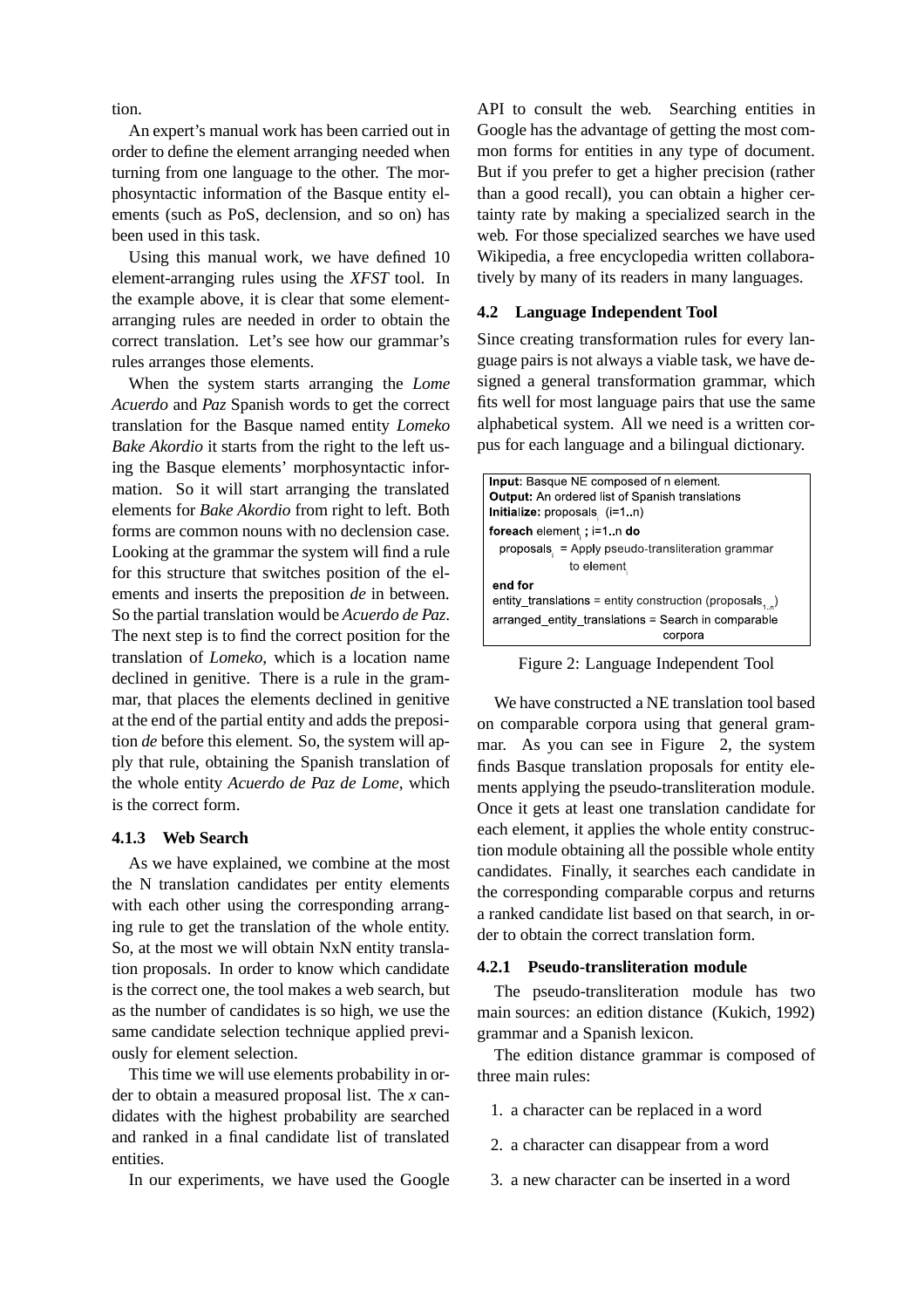There is no specific rule in the grammar for switching adjacent characters, because we can simulate that transformation just combining the deleting and inserting rules mentioned above.

Since each rule can be applied *n* times for each word, the set of all translated words that we obtain, applying rules independently and combining them, is too extent.

In order to reduce the output proposal-set, we have combined the grammar with a Spanish lexicon, and we have restricted the transformation rules to two applications. So words with more than two transformations have been avoided. Thus, when the system applies the resultant automaton of this combination, only the Spanish words that can be obtained with a maximum of two transformations would be proposed as pseudotransliterations of a Basque entity element.

The Spanish lexicon has been constructed with all the words of *EFE 2002* (the Spanish corpus of the 2002 year) and the bilingual dictionary *Elhuyar 2000*. And as we have considered this corpus as a comparable corpus with regard to the *Euskaldunon Egunkaria 2002*, Basque corpus version, we assume that most of the Basque words would have their corresponding translation in the Spanish set.

However, there are some words that do not have their corresponding translation at *EFE 2002*, or their translation cannot be obtained applying only two transformations. In order to obtain their translations in a different way, we have used the Basque-Spanish *Elhuyar 2000* bilingual dictionary. To be precise, we have converted the bilingual dictionary into an automaton, and we combined it with the resultant automaton obtained from applying the transliteration grammar in the Spanish lexicon.

In this way the system is able to translate not only the transliterated words in *EFE 2002* corpus, but also, the words that cannot be translated using transformation knowledge and that need information from a bilingual dictionary, such as 'Erakunde' vs. 'Organización'<sup>8</sup>.

### **4.2.2 Entire Entity Construction**

Since we want to build a language independent system that works just having two different language data-sets, we cannot use any linguistic feature for arranging entity elements and getting the correct whole translated entity.

We might use many approaches to arrange elements, but we have chosen the simplest one: combining each proposed element with the rest, considering that each proposal can appear in any position within the entity. Thus, the system will return a large list of candidates, but we have ensured that it will include the correct one, when the independent translation of all the elements has been correctly done.

Although in some cases prepositions and articles are needed to obtain the correct Spanish form, the translation candidates for the whole entity will not contain any element apart from the translated words of the original entity. So, in the following step the lack of these elements will be taken into account.

### **4.2.3 Comparable Corpus Search**

Once the system has calculated all possible translation candidates for the whole entity , the following step is to select the most suitable proposal. For that purpose, we have used the web in the linguistic tool. But this time, we have made used of the data-set in the Spanish-news articles, in which entities were tagged. This set is smaller and permits faster searching; furthermore, since Basque and Spanish-sets are comparable, the correct translation form is expected to occur in this smaller corpus, so it is very probable that the system will propose us the right translation.

Therefore, every translation proposal will be searched in the Spanish data-set and will be positioned at the ranked list according to their frequency. Thus, the most repeated entities in the corpus would appear on the top of the list.

## **4.2.4 Combining web and comparable corpus rankings**

Both *Euskaldunon Egunkaria 2002* and *EFE 2002* data-sets are 2002 year news-sets, and a lot of named entities are due to occur in both sets. But since they are articles taken from newspaper of different countries, there may be some non-shared named entities.

When the system finds these special entities in the Spanish comparable corpus, it is very probable that it will find none of the candidates, and so, the list will not be arranged.

To avoid that random list ranking, when all translation candidates have a very low frequency, we propose to use the web to do a better rank-

<sup>8</sup>Organization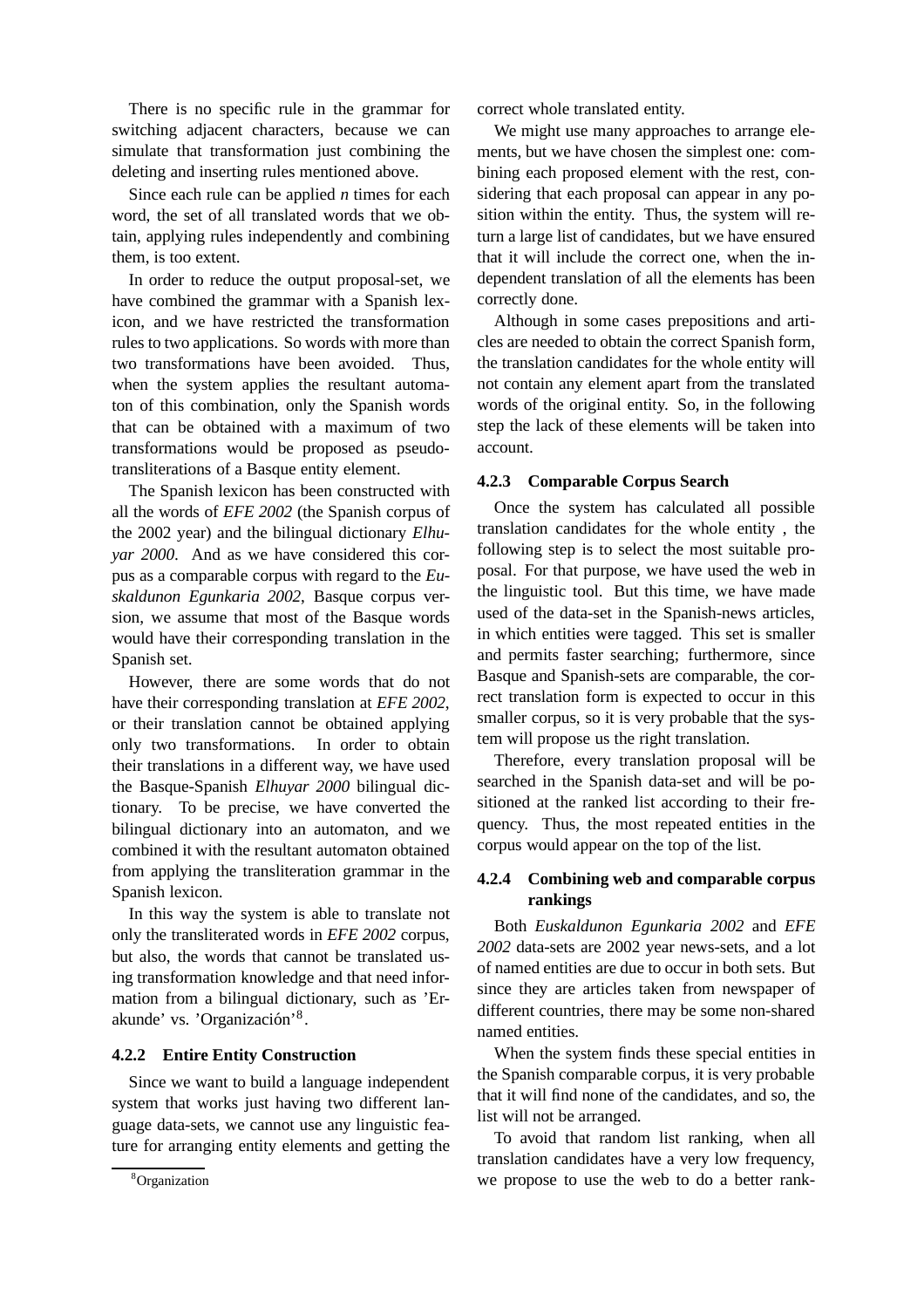ing. As we will present below, this optional second ranking step improves final results.

## **5 Experiments**

As we have mentioned before, we have first extracted a set of 180 person, location and organization name-pairs from *Euskaldunon Egunkaria 2002* newspaper and then we have translated them manually.

We have used three evaluation measures to present the result of all the experiments:

- $Precision = \frac{correctly\_translated\_NEs}{T}$ Translated NEs
- $Recall = \frac{correctly\_translated\_NEs}{All\_NE}$  $All\_NEs$

• 
$$
F-score = \frac{2*Precision*Recall}{Precision+Recall}
$$

For the evaluation of the linguistic tool, we have used a parameter (x in the tables) which determines how many translation candidates will be used in each module at the most. This threshold is necessary since the output of both transliteration and arranging grammar is too big to work with in the next modules.

The fr-min parameter in the tables specifies how often a candidate must occur in a data-set to be considered a likely NE translation proposal.

| fr. $min - x$ | Precision | Recall    | <b>F-score</b> |
|---------------|-----------|-----------|----------------|
| $10 - 1$      | 73.96%    | 69.44%    | 71.63%         |
| $100 - 1$     | 75.75%    | 69.44%    | 72.25%         |
| $250 - 1$     | 78.71%    | 67.77%    | 72.83%         |
| $500 - 1$     | 79.86%    | 61.66%    | 69.59%         |
| $10 - 3$      | 79.29%    | 74.44%    | 76.79%         |
| $100 - 3$     | 80.6%     | 73.88%    | 77.09%         |
| $250 - 3$     | 83.87%    | $72.22\%$ | 77.61%         |
| $500 - 3$     | 83.45%    | 64.4%     | 72.7%          |
| $10 - 10$     | 79.88%    | 75%       | 77.36%         |
| $100 - 10$    | 81.21%    | 74.44%    | 77.68%         |
| $250 - 10$    | 84.52%    | 72.78%    | 78.21%         |
| $500 - 10$    | 84.17%    | 65%       | 73.35%         |

Table 1: Linguistic knowledge + Google

Table 1 presents the results obtained applying the linguistic tool, and searching its proposals in Google. If we observe these results taking into account the values of the x parameter, it seems that the bigger the x value is, the better results we get. But note that the best improvement is obtained when we use the maximum of 3 candidate instead of using just 1. We improved the system performance in 5%. While using 10 candidates, the performance increases in less than 1% compared to the results obtained when x value is 3.

Regarding to the fr-min parameter, it seems that the best value is around 250. Moreover, duplicating this value, performance decreases. So we can say that when fr-min value exceeds 250, the system performs worse.

For next comparatives, we will take the results given by the experiments using the values frmin=250 and x=1 as reference.

When we search Wikipedia instead of Google (see Table 2), the system's recall decreases from 69.44% to 66.67%. This time the only searching restriction is that the candidate occurs at least once, and not n times. This is because the data-set offered by Wikipedia is significantly smaller than the one given by Google. Moreover, precision remains similar. So although it is a smaller data-set, Wikipedia seems to be similar to Google as far as the information significance of terms is concerned.

| fr. $min - x$                               | <b>Precision</b> | Recall | <b>F-score</b> |
|---------------------------------------------|------------------|--------|----------------|
| $1 - 1$                                     | 81.63%           | 66.67% | 73.4%          |
| $1 - 3$                                     | 83.67%           | 68.33% | 75.23%         |
| $1 - 10$                                    | 84.35%           | 68.88% | 75.83%         |
| Table 2: Linguistic knowledge $+$ Wikipedia |                  |        |                |

When we use the comparable corpus instead of the web, the linguistic tool performs a considerable enhancement in precision, a 13% improvement, but gets worse coverage. On the other hand, the language-independent tool achieves similar results with regard to the linguistic tool searching in the web. So the language-independent tool seems to be a good alternative for dealing with NE translation without no exhaustive linguistic work. Those results are detailed in Table 3.

| <b>System</b>                                                                           | <b>Precision</b> | <b>Recall</b>  | <b>F-score</b>   |
|-----------------------------------------------------------------------------------------|------------------|----------------|------------------|
| Ling. Tool<br>Lang. Indep.                                                              | 91.85%<br>83.3%  | 68.8%<br>72.2% | 78.67%<br>77.35% |
| $T_{\alpha}L1_{\alpha}$ 2. Decepts resing a semi-surfit<br>the time and an artist state |                  |                |                  |

Table 3: Results using comparable corpus

Finally, we have tried searching the proposals from the linguistic tool first in the comparable corpus. When no successful candidate is found in it, the system tries searching the web, in both Google and Wikipedia (See Table 4). In both experiments, precision is significantly lower than the one obtained when the system proposes candidates found in the comparable corpus, without no further search. However, the coverage increases in almost 5% in the trials carried out both with Google and Wikipedia. Therefore, the system's F-score